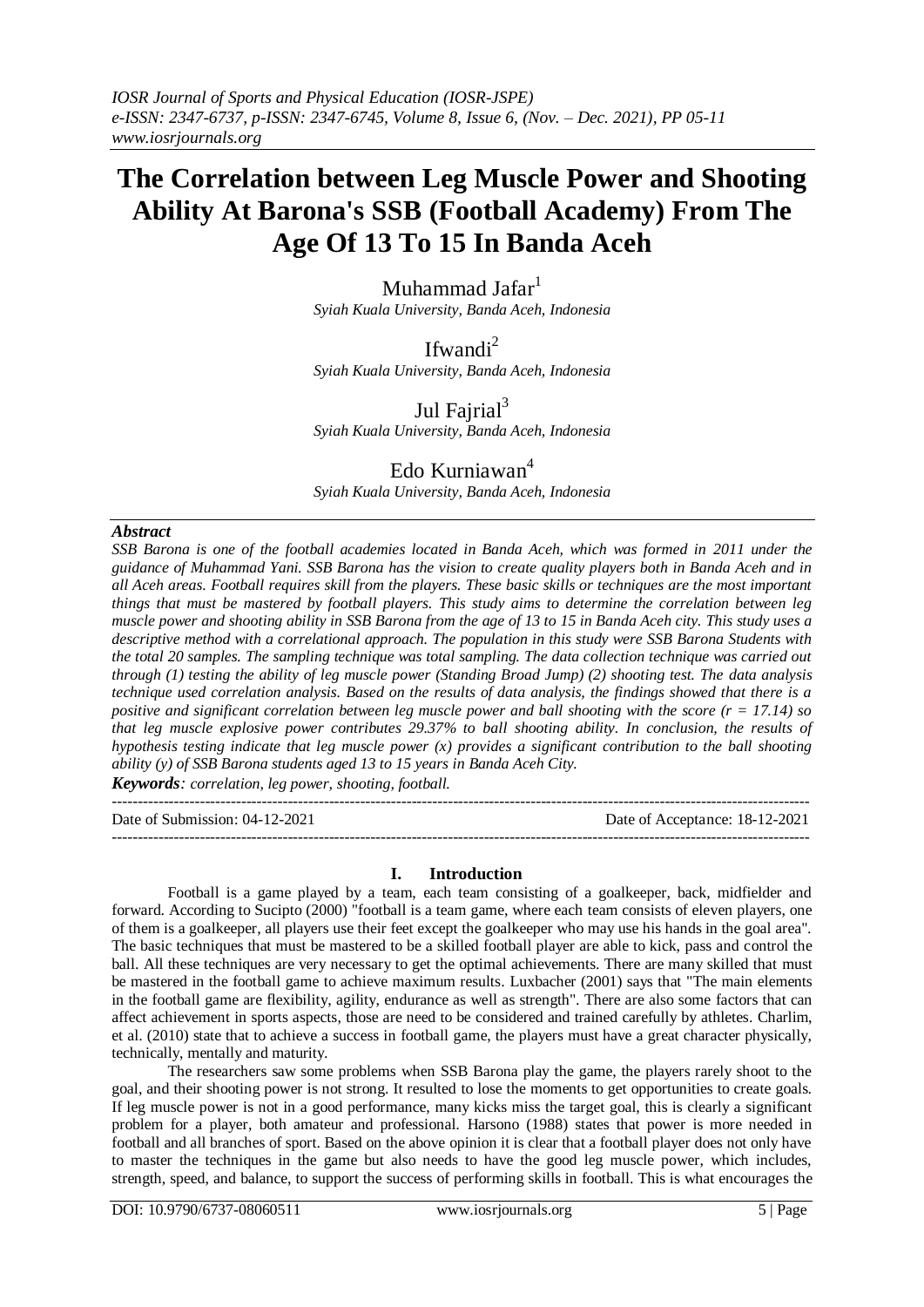researcher to study the research entitled the Relationship between Leg Muscle Strength and Shooting Ability at Barona's SSB (Football Academy) Ages 13-15 Years in Banda Aceh City".

# **II. Research Methodology**

This research used a descriptive method with a correlational approach. Winamo (2011) says that this type of descriptive research aims to describe events in the present. The description of the event was carried out systematically which emphasized the disclosure of data based on the facts obtained from the field by measuring and recording the results of leg muscle power and shooting ability in football. Correlation is used to see and reveal the relationship between variables. The variables in this study were leg muscle power and shooting ability in football.

# **III. Results And Discussions**

# **1. Result**

The research data consisted of (1) leg muscle power and (2) shooting. To facilitate the data processing, the data is tabulated into a table. The results of the leg muscle power test were obtained using the long jump test without the standing broad jump. The results of the shooting ability test at SSB Barona from the age of 13 to 15 in Banda Aceh City are presented as follows:

**Table 1**. Recapitulation of Raw Data from Research Results on SSB Barona from the Age of 13 to 15 in Banda Aceh City.

|                |                         | <b>Measurement Results</b> |                 |  |  |  |
|----------------|-------------------------|----------------------------|-----------------|--|--|--|
| N <sub>0</sub> | <b>Participant Name</b> | Leg Muscle Power $(X)$     | <b>Shooting</b> |  |  |  |
|                |                         |                            | <b>(Y)</b>      |  |  |  |
| 1              | $\mathbf{2}$            | 3                          | 4               |  |  |  |
| 1              | Abu Bakar               | 2,58                       | 33              |  |  |  |
| 2              | Ahmad Khadafi           | 2,59                       | 34              |  |  |  |
| 3              | Aldiansyah              | 2,50                       | 29              |  |  |  |
| 4              | Aris Dzakwan            | 2,60                       | 29              |  |  |  |
| 5              | Farzan Haris Maulana    | 2,51                       | 24              |  |  |  |
| 6              | Imam Hidayat            | 2,63                       | 29              |  |  |  |
| 7              | Johan mustaqim          | 2,52                       | 33              |  |  |  |
| 8              | M. Dicky                | 2,52                       | 32              |  |  |  |
| 9              | M. Fathir Alsyah        | 2,56                       | 23              |  |  |  |
| 10             | M. Gilang Tanjung       | 2,51                       | 29              |  |  |  |
| 11             | M. Nazir Maulana        | 2,55                       | 29              |  |  |  |
| 12             | M. Rizha Rafa'in        | 2,53                       | 20              |  |  |  |
| 13             | Munawar                 | 2,61                       | 24              |  |  |  |
| 14             | Riefky Andiva           | 2,51                       | 33              |  |  |  |
| 15             | Risky wanda             | 2,85                       | 34              |  |  |  |
| 16             | Sultan Revy             | 2,52                       | 25              |  |  |  |
| 17             | Taufiqul hafids         | 2,57                       | 29              |  |  |  |
| 18             | T. M Al-ghifari         | 2,59                       | 28              |  |  |  |
| 19             | T. Maulana Auliansyah   | 2,54                       | 33              |  |  |  |
| 20             | Wais Al-qurni           | 2,51                       | 29              |  |  |  |
|                | <b>Total</b>            | 51,3                       | 550             |  |  |  |

# 1). Analysis of Mean and Standard Deviation

Based on the test results of leg muscle power and shooting ability at SSB Barona from the age of 13 to 15 in Banda Aceh City, as shown in Table 1, the average value and standard deviation can be calculated as follows:

$$
\begin{aligned}\n\bar{x} &= \frac{\sum x}{N} \\
&= \frac{51.3}{20} \\
&= 2.56\n\end{aligned}
$$
\n
$$
\begin{aligned}\n\bar{y} &= \frac{\sum y}{N} \\
&= \frac{550}{20} \\
&= 27.5\n\end{aligned}
$$

Based on these calculations, it can be concluded that the average value of leg muscle power (X) variable is 2.56 meters. Meanwhile, the result of the shooting test (Y) variable is 27.5 meters.

# 2). Calculation of Standard Deviation Value

To calculate the value of the standard deviation of each research variable, the authors need to put it in table so that the value of each variable can be assigned according to the formula proposed by Nazir (2005, p. 386). The tables are as follows: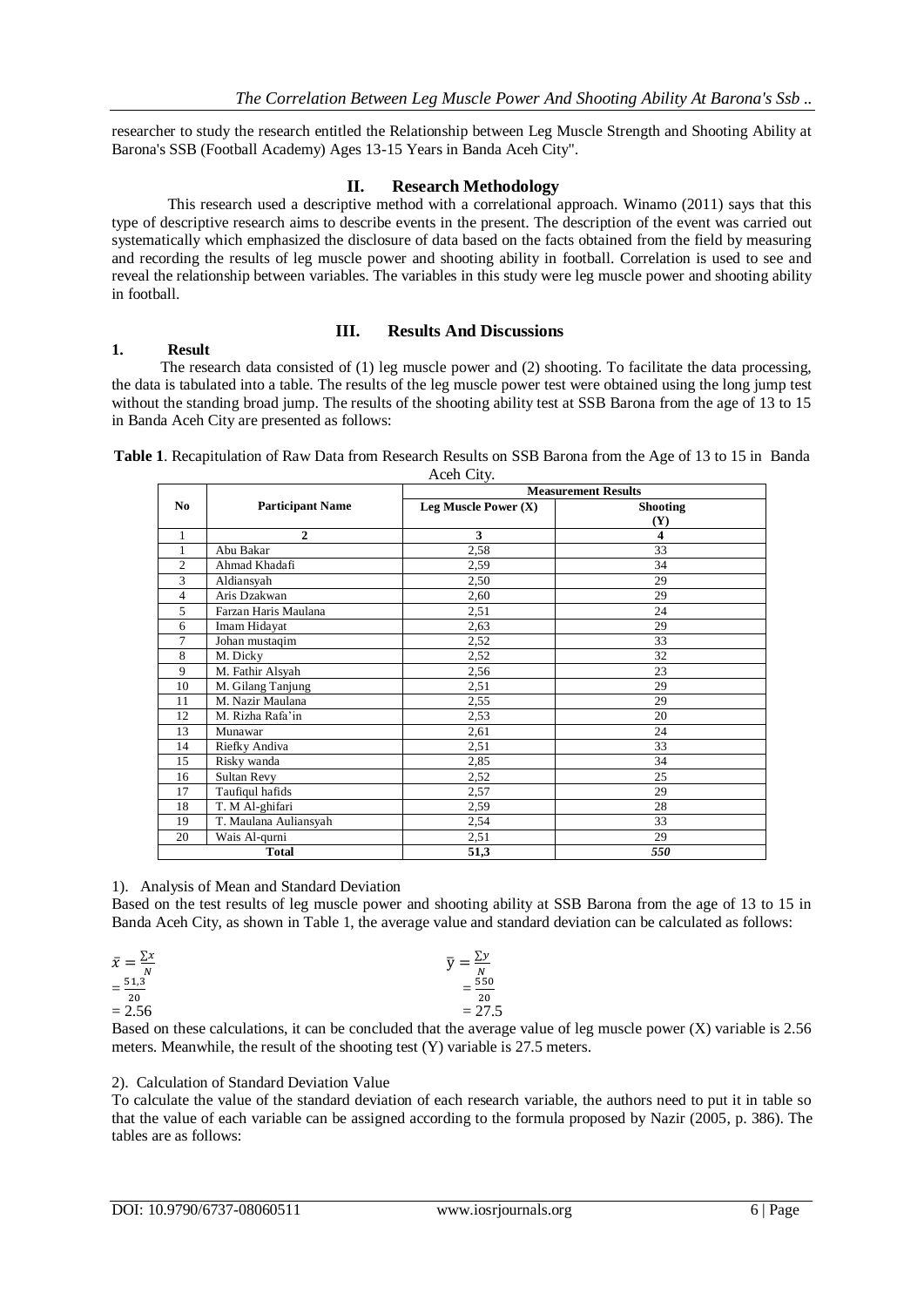|                | <b>Participant Name</b> | <b>Standard Deviation of Leg Muscle Power</b> |                |                                      |                      |  |
|----------------|-------------------------|-----------------------------------------------|----------------|--------------------------------------|----------------------|--|
| N <sub>0</sub> |                         | $\mathbf X$                                   | $\overline{X}$ | $(\mathbf{x}-\overline{\mathbf{x}})$ | $(x-\overline{x})^2$ |  |
| 1              | Abu Bakar               | 2,58                                          | 2,56           | 0,02                                 | 0,0004               |  |
| $\overline{2}$ | Ahmad Khadafi           | 2,59                                          | 2,56           | 0,03                                 | 0,0009               |  |
| $\overline{3}$ | Aldiansyah              | 2,50                                          | 2,56           | $-0.06$                              | 0,0036               |  |
| $\overline{4}$ | Aris Dzakwan            | 2,60                                          | 2,56           | 0,04                                 | 0,0016               |  |
| 5              | Farzan Haris Maulana    | 2,51                                          | 2,56           | $-0.05$                              | 0,0025               |  |
| 6              | Imam Hidayat            | 2,63                                          | 2,56           | 0,07                                 | 0,0049               |  |
| $\tau$         | Johan mustaqim          | 2,52                                          | 2,56           | $-0.04$                              | 0,0016               |  |
| 8              | M. Dicky                | 2,52                                          | 2,56           | $-0.04$                              | 0,0016               |  |
| 9              | M. Fathir Alsyah        | 2,56                                          | 2,56           | 0,00                                 | $\Omega$             |  |
| 10             | M. Gilang Tanjung       | 2,51                                          | 2,56           | $-0.05$                              | 0,0025               |  |
| 11             | M. Nazir Maulana        | 2,55                                          | 2,56           | $-0,01$                              | 0,0001               |  |
| 12             | M. Rizha Rafa'in        | 2,53                                          | 2,56           | $-0.03$                              | 0,0009               |  |
| 13             | Munawar                 | 2,61                                          | 2,56           | 0.05                                 | 0,0025               |  |
| 14             | Riefky Andiva           | 2,51                                          | 2,56           | $-0,05$                              | 0,0025               |  |
| 15             | Risky wanda             | 2,85                                          | 2,56           | 0,29                                 | 0,0841               |  |
| 16             | Sultan Revy             | 2,52                                          | 2,56           | $-0.04$                              | 0,0016               |  |
| 17             | Taufiqul hafids         | 2,57                                          | 2,56           | 0,01                                 | 0,0001               |  |
| 18             | T. M Al-ghifari         | 2,59                                          | 2,56           | 0,03                                 | 0,0009               |  |
| 19             | T. Maulana Auliansyah   | 2,54                                          | 2,56           | $-0.02$                              | 0,0004               |  |
| 20             | Wais Al-qurni           | 2,51                                          | 2,56           | $-0,04$                              | 0,0016               |  |
|                | Total $(\sum)$          | $\overline{51,3}$                             |                | $-0,07$                              | 0,1143               |  |

| Table 2. Calculation Table of the Standard Deviation Value of Leg Muscle Power on Barona SSB from the age |                                 |  |  |
|-----------------------------------------------------------------------------------------------------------|---------------------------------|--|--|
|                                                                                                           | of 13 to 15 in Banda Aceh City. |  |  |

SD=
$$
\sqrt{\frac{\sum (x-\bar{x})^2}{N-1}}
$$
  
= $\sqrt{\frac{0,1143}{19}}$   
=0.077

From the above calculations, it can be concluded that the standard deviation of leg muscle power on shooting ability at SSB Barona from the age of 13 to 15 in Banda Aceh City is 0.077.

| Table 3. Standard Deviation Calculation of the shooting for SSB Barona from the age of 13 to 15 in Banda |            |  |
|----------------------------------------------------------------------------------------------------------|------------|--|
|                                                                                                          | Aceh City. |  |

|     |                         | <b>Standard Deviation of Leg Muscle Power</b> |      |               |                   |
|-----|-------------------------|-----------------------------------------------|------|---------------|-------------------|
| No. | <b>Participant Name</b> | Y                                             |      | $(Y-\bar{Y})$ | $(Y - \bar{Y})^2$ |
|     | Abu Bakar               | 33                                            | 27,5 | 5,5           | 30,25             |
| 2   | Ahmad Khadafi           | 34                                            | 27,5 | 6,5           | 42,25             |
| 3   | Aldiansyah              | 29                                            | 27,5 | 1,5           | 2,25              |
| 4   | Aris Dzakwan            | 29                                            | 27,5 | 1,5           | 2,25              |
| 5   | Farzan Haris Maulana    | 24                                            | 27,5 | $-3,5$        | 12,25             |
| 6   | Imam Hidayat            | 29                                            | 27,5 | 1,5           | 2,25              |
| 7   | Johan mustaqim          | 33                                            | 27,5 | 5,5           | 30,25             |
| 8   | M. Dicky                | 32                                            | 27,5 | 4,5           | 20,25             |
| 9   | M. Fathir Alsyah        | 23                                            | 27,5 | $-4,5$        | 20,25             |
| 10  | M. Gilang Tanjung       | 29                                            | 27,5 | 1,5           | 2,25              |
| 11  | M. Nazir Maulana        | 29                                            | 27,5 | 1,5           | 2,25              |
| 12  | M. Rizha Rafa'in        | 20                                            | 27,5 | $-7,5$        | 56,25             |
| 13  | Munawar                 | 24                                            | 27,5 | $-3,5$        | 12,25             |
| 14  | Riefky Andiva           | 33                                            | 27,5 | 5,5           | 30,25             |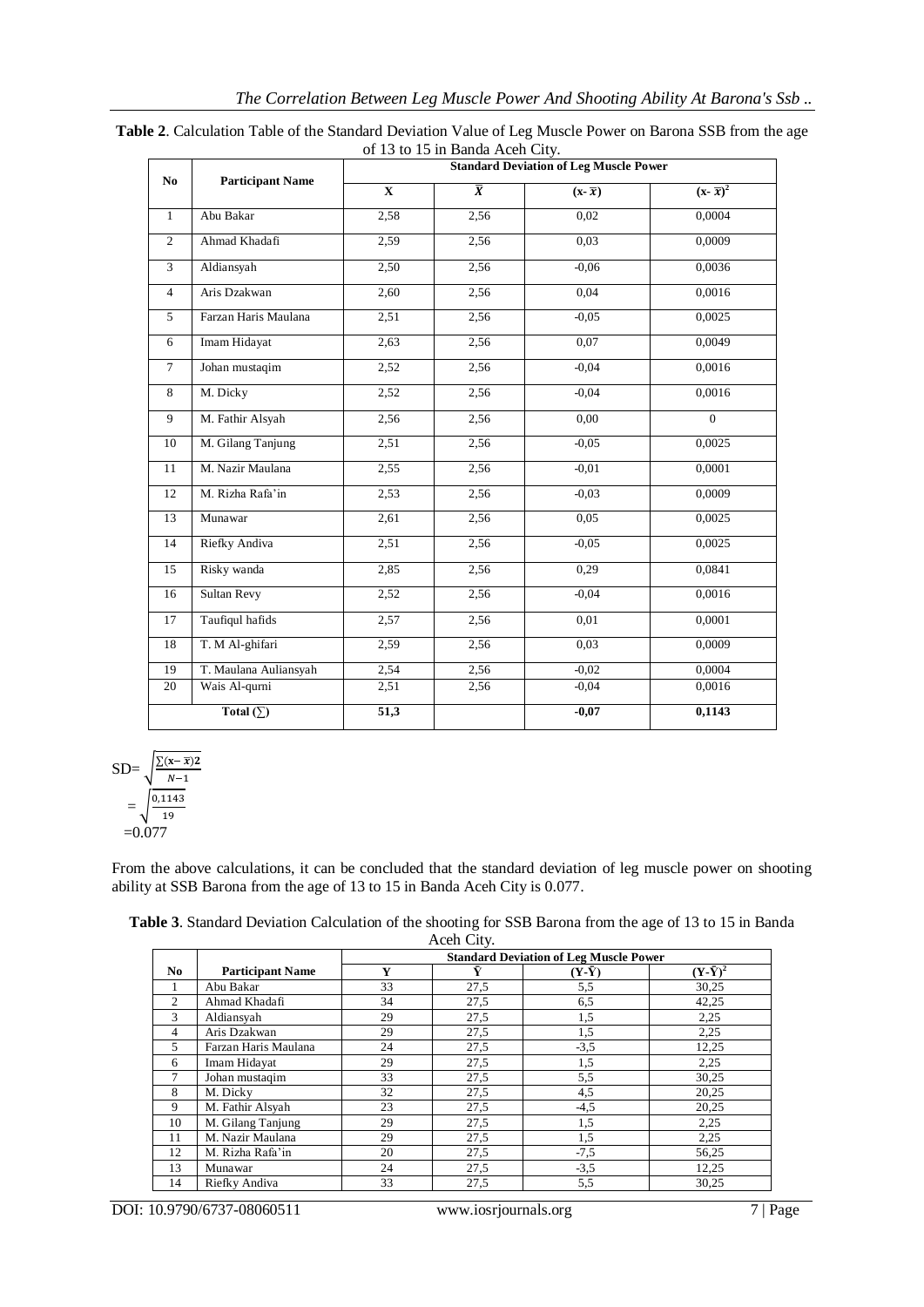*The Correlation Between Leg Muscle Power And Shooting Ability At Barona's Ssb ..*

| 15 | Risky wanda           | 34  |      | 0.3           | 42,25  |
|----|-----------------------|-----|------|---------------|--------|
| 16 | Sultan Revy           | 25  |      | $-L_{\infty}$ | 6,25   |
|    | Taufiqul hafids       | 29  |      |               | 2,25   |
| 18 | T. M Al-ghifari       | 28  |      | U.E           | 0,25   |
| 19 | T. Maulana Auliansyah | 33  | 27.5 | 5.5           | 30,25  |
| 20 | Wais Al-qurni         | 29  |      | 1.0           | 2,25   |
|    | Total $($             | 579 |      | 27.5          | 346,75 |

$$
Sd = \sqrt{\frac{\sum (x - \bar{x})^2}{N-1}}
$$
  
=  $\sqrt{\frac{346.75}{19}}$   
= 4.27

From the above calculations, it can be concluded that the standard deviation of leg muscle power on shooting ability at SSB Barona from the age of 13 to 15 in Banda Aceh City is 4.27.

# 3). Calculation of T-Score

Based on the results of the analysis of the average and standard deviation above, it can be determined the T-Score value for each variable using the formula proposed by Sugiyono (2009, p. 176) as follows:

T- Score = 
$$
50 + 10 \left( \frac{x - \bar{x}}{SD} \right)
$$

Information:

 $T = T-Score$ 

$$
X = \text{Raw data}
$$

 $\bar{x}$  = Mean (Average)

 $SD = Standard Deviation$ 

| <b>Table 4.</b> Recapitulation of raw data t-score leg muscle power (x) with shooting (Y) at SSB from the age of 13 |
|---------------------------------------------------------------------------------------------------------------------|
| to 15 in Banda Aceh City.                                                                                           |

| No             | <b>Participant Name</b> | Raw<br>Score $(X)$ | $T-Score(X)$ | Raw<br><b>Score</b><br>(Y) | $T-Score(Y)$ |
|----------------|-------------------------|--------------------|--------------|----------------------------|--------------|
| $\mathbf{1}$   | Abu Bakar               | 2,58               | 52,5         | 33                         | 62,8         |
| $\overline{c}$ | Ahmad Khadafi           | 2,59               | 53,8         | 34                         | 65,2         |
| 3              | Aldiansyah              | 2,50               | 42,3         | 29                         | 53,5         |
| $\overline{4}$ | Aris Dzakwan            | 2,60               | 55,1         | 29                         | 53,5         |
| 5              | Farzan Haris Maulana    | 2,51               | 43,6         | 24                         | 41,9         |
| 6              | Imam Hidayat            | 2,63               | 59.0         | 29                         | 53,5         |
| 7              | Johan mustaqim          | 2,52               | 44,9         | 33                         | 62,8         |
| 8              | M. Dicky                | 2,52               | 44,9         | 32                         | 60,5         |
| 9              | M. Fathir Alsyah        | 2,56               | $\Omega$     | 23                         | 39,5         |
| 10             | M. Gilang Tanjung       | 2,51               | 43,6         | 29                         | 53,5         |
| 11             | M. Nazir Maulana        | 2,55               | 48,8         | 29                         | 53,5         |
| 12             | M. Rizha Rafa'in        | 2,53               | 46,2         | 20                         | 32,5         |
| 13             | Munawar                 | 2,61               | 56,4         | 24                         | 41,9         |
| 14             | Riefky Andiva           | 2,51               | 43,6         | 33                         | 62,8         |
| 15             | Risky wanda             | 2,85               | 87,6         | 34                         | 65,2         |
| 16             | Sultan Revy             | 2,52               | 44,9         | 25                         | 44,2         |
| 17             | Taufiqul hafids         | 2,57               | 51,2         | 29                         | 53,5         |
| 18             | T. M Al-ghifari         | 2,59               | 53,8         | 28                         | 51,1         |
| 19             | T. Maulana Auliansyah   | 2,54               | 47,5         | 33                         | 62,8         |
| 20             | Wais Al-qurni           | 2,51               | 44,9         | 29                         | 53,5         |
|                | Total $(\Sigma)$        | 51,3               | 964,6        | 579                        | 1.067,7      |

# 4). Calculation of Correlation Coefficient

These data were then analyzed using the correlation coefficient formula to obtain a conclusion about the correlation between leg muscle power and shooting ability in Barona SSB from the age of 13 to 15 in Banda Aceh City. To calculate the correlation value, the table is needed. The table is as listed below: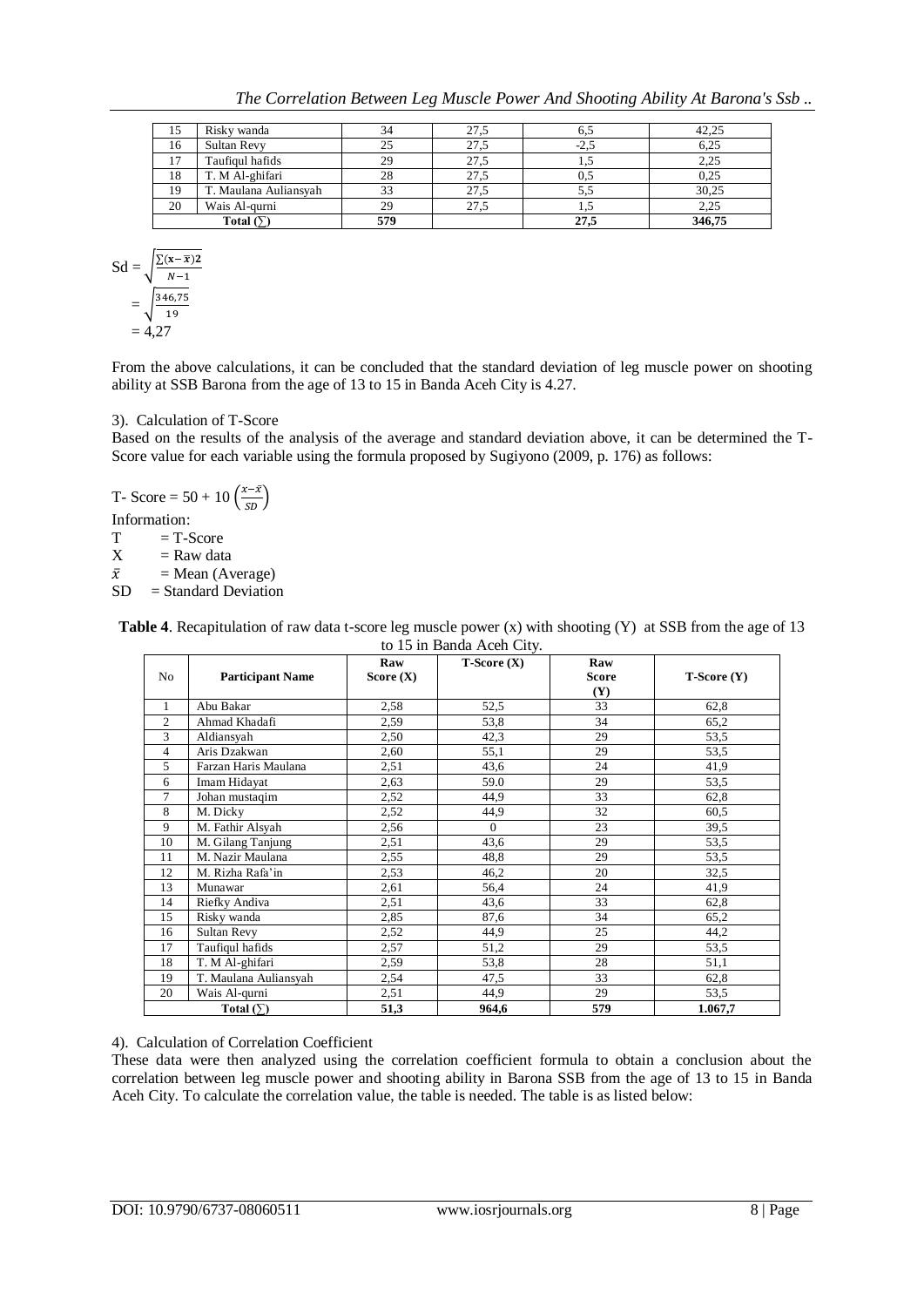| <b>Table 5.</b> The correlation between leg muscle power $(X)$ and shooting $(Y)$ in Barona SSB from the age of 13 to |
|-----------------------------------------------------------------------------------------------------------------------|
| 15 in Banda Aceh City.                                                                                                |

| No.            | <b>Participant Name</b> | (X)      | IJ III DANUA AUTH UNV.<br>(Y) | $(X^2)$   | $(Y^2)$   | (XY)      |
|----------------|-------------------------|----------|-------------------------------|-----------|-----------|-----------|
| 1              | Abu Bakar               | 52,5     | 62,8                          | 2.756,25  | 3.943,84  | 3.297     |
| $\overline{c}$ | Ahmad Khadafi           | 53,8     | 65,2                          | 2.894,44  | 4.251,04  | 3.507,76  |
| 3              | Aldiansyah              | 42,3     | 53,5                          | 1.789,29  | 2.862,25  | 2.263,05  |
| 4              | Aris Dzakwan            | 55,1     | 53,5                          | 3.036,01  | 2.862,25  | 2.947,85  |
| 5              | Farzan Haris Maulana    | 43,6     | 41,9                          | 1.900,96  | 1.755,61  | 1.826,84  |
| 6              | Imam Hidayat            | 59.0     | 53,5                          | 3.481     | 2.862,25  | 3.127     |
| 7              | Johan mustaqim          | 44,9     | 62,8                          | 2.016,01  | 3.943,84  | 2.819,72  |
| 8              | M. Dicky                | 44,9     | 60,5                          | 2.016,01  | 3.660,25  | 2.716,45  |
| 9              | M. Fathir Alsyah        | $\Omega$ | 39,5                          | $\Omega$  | 1.560,25  | $\Omega$  |
| 10             | M. Gilang Tanjung       | 43,6     | 53,5                          | 1.900,96  | 2.862,25  | 2.332,6   |
| 11             | M. Nazir Maulana        | 48,8     | 53,5                          | 2.381,44  | 2.862,25  | 2.610.8   |
| 12             | M. Rizha Rafa'in        | 46,2     | 32,5                          | 2.134,44  | 1.056,25  | 1.501,5   |
| 13             | Munawar                 | 56,4     | 41,9                          | 3.180,96  | 1.755,61  | 2.363,16  |
| 14             | Riefky Andiva           | 43,6     | 62,8                          | 1.900.96  | 3.943,84  | 2.738,08  |
| 15             | Risky wanda             | 87,6     | 65,2                          | 7.673,76  | 4.251,04  | 5.711,52  |
| 16             | Sultan Revv             | 44,9     | 44,2                          | 2.016,01  | 1.953,64  | 1.984,58  |
| 17             | Taufiqul hafids         | 51,2     | 53,5                          | 2.621,44  | 2.862,25  | 2.739,2   |
| 18             | T. M Al-ghifari         | 53,8     | 51,1                          | 2.894,44  | 2.611,21  | 2.749,18  |
| 19             | T. Maulana Auliansyah   | 47,5     | 62,8                          | 2.256,25  | 3.943,84  | 2.983     |
| 20             | Wais Al-qurni           | 44,9     | 53,5                          | 2.016,01  | 2.862,25  | 2.402,15  |
|                | Total $(\Sigma)$        | 964,6    | 1.067,7                       | 50.866,64 | 58.666,01 | 52.621,42 |

Based on Table 5 above, the correlation coefficient value between leg muscle power (X) and shooting ability (Y) is calculated at SSB Barona from the age of 13 to 15 in Banda Aceh City. The values obtained are  $(X) = 49,196.35$  and  $(Y) = 1,133,2$   $(X2) = 50,866.64$   $(Y2) = 58,666.01$   $(XY) = 52,621,42$ . Furthermore, to determine the magnitude of the correlation between variable X and variable Y, the product moment correlation formula of person is used as proposed by Arikunto (2010, p. 213) as follows:

$$
r_{xy} = \frac{Nxy - (\sum x)(\sum y)}{\sqrt{\{N\sum x^2 - (\sum x)^2\} \{N\sum y^2 - (\sum y)^2\}}}
$$
  
= 
$$
\frac{20(52.621.42) - (964.6)(1.067.7)}{\sqrt{\{20(50.866.64) - (964.6)2\} \{20(58.666,01) - (1.067.7)2\}}}
$$
  
= 
$$
\frac{1.052.428.4 - 1.029.903.42}{\sqrt{(1.017.332.8 - 930.453.16)(1.173.320.2 - 1.139.983.29)}}
$$
  
= 
$$
\frac{922.524.98}{\sqrt{(2.896.298.739.51)}}
$$
  
= 
$$
\frac{922.524.98}{53.817.27}
$$
  
= 17,14

Based on the data analysis above, it shows that the correlation coefficient value of r Power of leg muscles (variable X) to shooting (variable Y) is  $r = 17.14$ . Based on table 3.3 regarding the correlation coefficient of the value of r in chapter 3, the results of  $r = 17.14$  indicate a strong level of correlation. This shows that the leg muscle power (variable X) against shooting (variable Y) in SSB Barona from the age of 13 to 15 in Banda Aceh City has a strong level of correlation.

# 5). Determination Calculation

The calculation of the determination value is used to state the magnitude of the influence of the variable leg muscle power (X) on shooting (Y) in a football game at SSB Barona from the age of 13 to 15 in Banda Aceh. The formula used to calculate the value of determination is as follows:

 $KP = r^2 \times 100\%$  $=(17,14)^2 \times 100\%$  $= 29,37%$ 

Based on the above calculations, the variable leg muscle power  $(X)$  at SSB Barona from the age of 13 to 15 in Banda Aceh City is influenced by shooting (Y) 29.37% and the remaining 70.63% is influenced by the other factors or physical components.

# 6). Hypothesis Testing

Furthermore, it can be determined by the correlation significance test using the  $t_{\text{count}}$  formula as follows: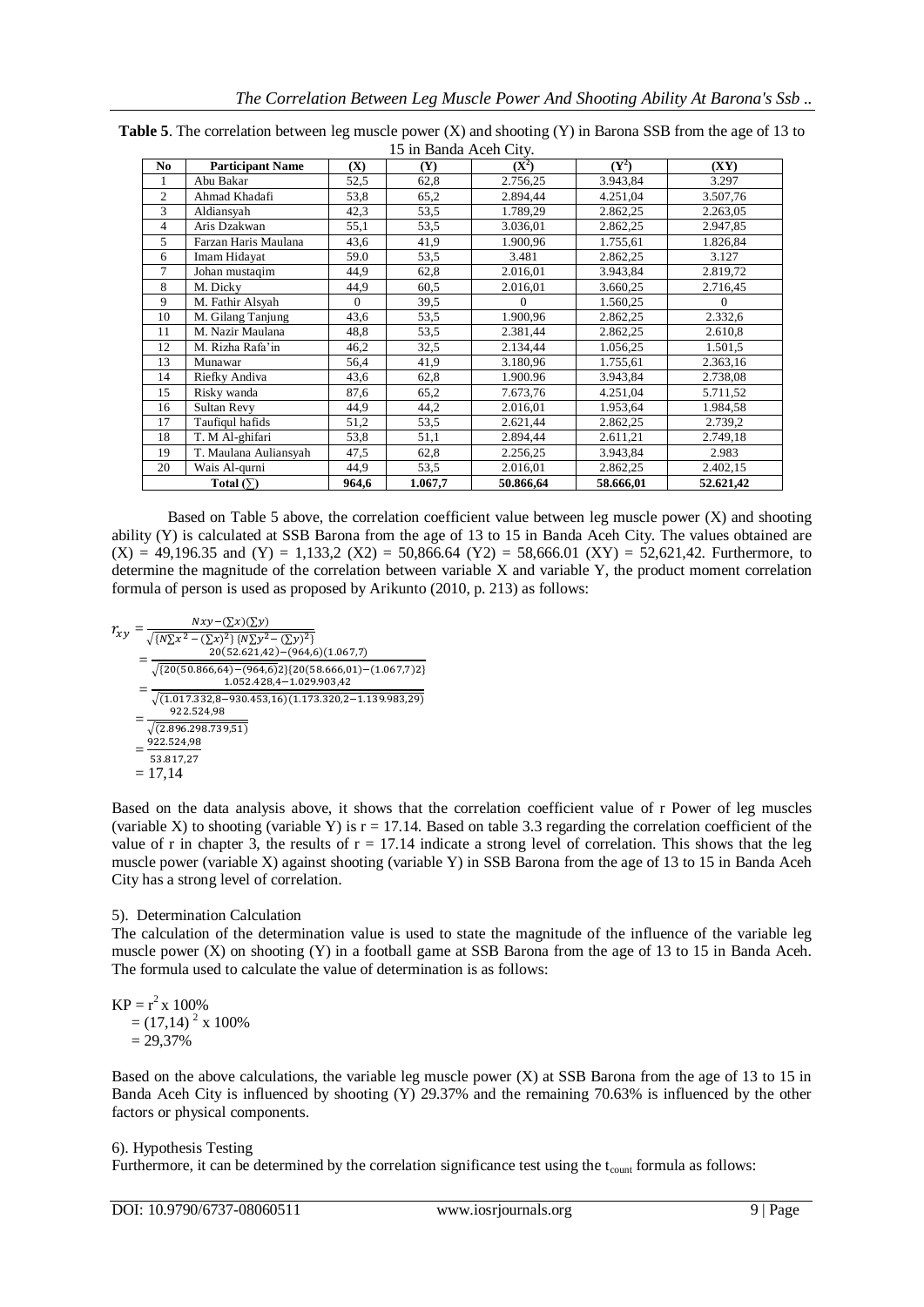$$
T_{count} = r \sqrt{\frac{n-2}{1-r^2}}
$$
  
= 
$$
\frac{1^{7,14}\sqrt{20-2}}{\sqrt{1-(17,14)2}}
$$
  
= 
$$
\frac{17,14\sqrt{18}}{17,11}
$$
  
= 
$$
\frac{72,67}{17,11}
$$
  
= 4.24

The value of t<sub>tabel</sub> using the t table with the provisions of the significant level = 0.05 with t<sub>tabel</sub> = (dk = n-2) obtained  $t_{table} = 1.73$ 

In Chapter I, the following hypothesis has been formulated, there is a significant correlation between leg muscle power and shooting in Barona SSB from the age of 13 to 15 in Banda Aceh City.

 $H<sub>a</sub>$  = There is a significant correlation between leg muscle power and shooting ability in Barona SSB from the age of 13 to 15 in Banda Aceh City.

 $H<sub>o</sub>$  = There is no significant relationship between leg muscle power and shooting ability in Barona SSB from the age of 13 to 15 in Banda Aceh City.

Examiner Criteria:

a. If  $T_{\text{count}} \geq T_{\text{table}}$  H<sub>o</sub> is rejected, it is significant

b. If  $T_{\text{count}} \leq T_{\text{table}} H_0$  is accepted, it is not significant

Based on the above calculation,  $T_{\text{count}}$  is greater than  $T_{\text{table}}$  or 4.24 > 1.73, then Ho is rejected, meaning that there is a significant correlation between leg muscle power and ball shooting ability at SSB Barona from the age of 13 to 15 in Banda Aceh City.

The description shows that the hypothesis formulated by the authors is accepted. It means that there is a significant correlation between leg muscle power and ball shooting ability at SSB Barona from the age of 13 to 15 in Banda Aceh City. Thus, it can be concluded that the hypothesis is accepted.

# **IV. Discussion**

The results of the research showed that leg muscle power with shooting tests at SSB Barona from the age of 13 to 15 in Banda Aceh City consists of two test items that have obtained results as shown in hypothesis testing. The basic things that are very important to be mastered by football players are skills in playing such as a ball shooting. A ball shooting has a great influence on leg muscle power. After conducting the research, it proves that the results of the hypothesis testing show a significant correlation between  $(r = 17.14)$  and leg muscle power (29.37%) with shooting at SSB Barona from the age of 13 to 15 in Banda Aceh City and the remaining 70.63% can be influenced by other factors.

Regarding this research, Bucher (1964) and Harsono (1988, p. 199) stated that: "Power is the ability to release maximum force in the shortest period of time." It can be concluded that power is the result of force x velocity, where force is equivalent to strength, and velocity is equivalent to speed. There are many aspects contained in power including balance with Strength and speed. This is very useful for football game in doing shooting and so on. Thus, leg muscle power plays an important role and has a correlation with shooting in the football game.

#### **V. Conclusions And Suggestions 1. Conclusion**

Based on the descriptions in the previous chapters, the authors draw the conclusions and make some suggestions regarding the correlation between leg muscle power and shooting ability in Barona SSB from the age of 13 to 15 in Banda Aceh City. The conclusion is that there is a significant correlation between leg muscle power and soccer shooting ability at SSB Barona from the age of 13 to 15 in Banda Aceh City ( $r = 17.14$ ) and  $(Tcount = 4.24)$ .

# **2. Suggestions**

From the results of the study, some suggestions can be put forward as follows